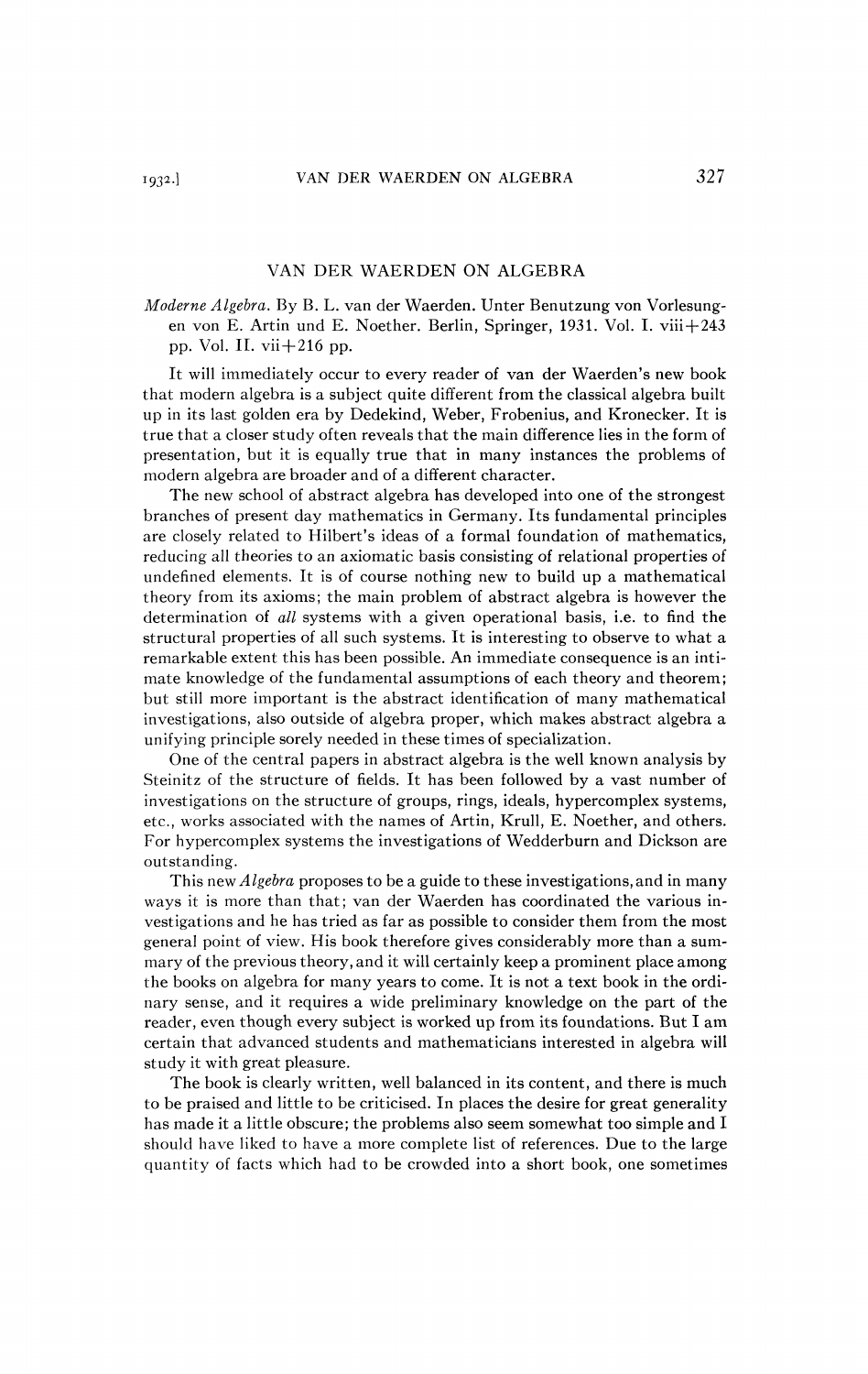feels that one would have preferred to have a little more of every subject, but this is after all only the earmark of a good book.

The first volume is on the whole more elementary than the second, and is in itself a good introduction to the abstract theory of fields, groups, and ideals. It starts with a discussion of numbers, sets, and the foundations of group theory. The next chapter contains the fundamental properties of rings and fields, isomorphisms, properties of polynomials in a ring, the principal concepts of the abstract ideal theory, and a discussion of the decomposition into prime elements. After constructing a quotient field for a commutative ring, van der Waerden observes that the corresponding problem for non-commutative rings is still unsolved; in a recent paper I have shown that in the case of a non-commutative ring without divisors of zero, the set of all formal quotients will only form a field in case the ring has the property that for any two given elements *a* and *b* one can find two others  $a_1 \neq 0$ ,  $b_1 \neq 0$  such that  $a_1 a = b_1 b$ . There are, however, as I have indicated by an example, other methods of enlarging a ring to a field, but it seemsvery hard to find a general principle for such a construction.

In the fourth chapter one finds the theory of polynomials and symmetric functions in a ring *R* or a field *F.* The decomposition into prime polynomials is treated at some length; among other results one will find the following: If the elements of the ring *R* are factorable in a finite number of steps, and *R* has only a finite number of units, then all polynomials with coefficients in *R* are factorable in a finite number of steps. The proof follows by a method of Kronecker. I should like to point out that one can give a necessary and sufficient condition from which the criterion of van der Waerden immediately follows, viz: The factors of polynomials with coefficients in a field *F* can be found in a finite number of steps, if the first degree factors can be determined in this way. It is only necessary to consider the case where the polynomial has different roots; if it has a factor of mth degree, one constructs the equation in *F* satisfied by any symmetric function of *m* of the roots; the possible roots in *F* of this equation give the possible coefficients of a factor.

The long Chapter 5 gives the abstract theory of fields in a somewhat simpler form than does Steinitz; it should be observed that van der Waerden calls an irreducible polynomial *separable* if all of its roots are different, *inseparable* if this is not the case; these terms are more suggestive than the *first* and *second kind* of Steinitz. In Chapter 7 the author returns to group theory and also treats the groups with operators studied by Krull and Noether, and then follow the applications to the general Galois theory of (finite) algebraic extensions. The fundamental correspondence-theorem for subgroups and subfields holds for all separable extensions and only for these. It is to be noted, however, that when the characteristic of the field is not zero, the Galois criterion for solvability by radicals does not apply to all cases.

In the following chapter one finds the proof of the existence of algebraically closed fields and the invariance of the degree of transcendency; these parts of the theory were rather complicated in the original treatment by Steinitz, but van der Waerden has succeeded in giving a clear-cut presentation. The last chapter contains Artin and Schreier's theory of abstract real fields and also a short paragraph on absolute values (Bewertungen). It would have been inter